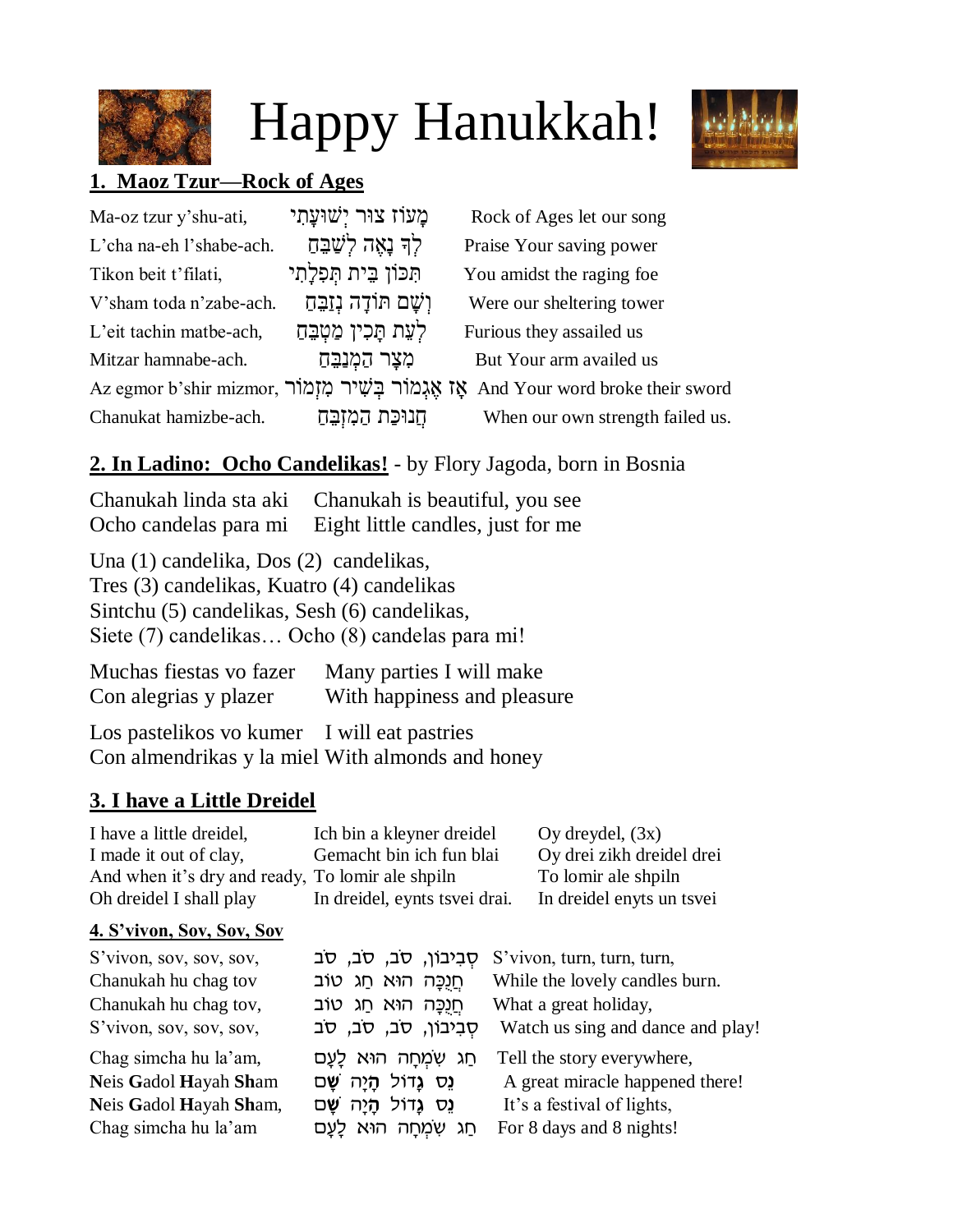#### **5. Mi Y'maleil—Who Can Retell?**

Mi y'maleil g'vurot Yisrael? לִי יְמַלֵּל גְּבוּרוֹת יִשְׂרָאֵל Who can retell the things that befell us? Otan mi yimneh?<br>**גוֹתן מִי** יִמנֵה ?who can count them mi Hein b'chol dor yakum hagibor הַן בְּכָל דוֹר יָקוּם הַגִּבּוֹר In ev'ry age a hero or sage  $\text{Go-eil ha-am (2X)}$  גּוֹאֱל הַעֲם Came to our aid  $\mathsf{Sh}$  ' ma!  $\qquad \qquad \qquad \mathsf{W}$ ימַע  $\qquad \qquad \mathsf{H}$ ear! Bayamim haheim bazman hazeh בַּיָמִים הָהֵם בַּזְמַן הַזֶה At this time of year in days of yore, Makabi moshia ufodeh מַכַּבִּי מוֹשִׁיעַ וּפוֹדֶה Makabi moshia ufodeh מַכַּבִּי מוֹשִׁיעַ Uv-yameinu kol am Yisrael, וּבְיַמֵינוּ כַּל עַם יְשָׂרָאֵל And today, our people, as we dreamed, Yit-acheid yakum l'hi-ga-eil. יְתְאֲחֶד יַקוּם לְהָגֵאֵל Will arise, unite, and be redeemed.

# **6. Al Hanisim— We thank God for the miracles**

deliverance על הנסים ועל הפרקן For the miracles and deliverance V'al hag'vurot, v'al hat'shu'ot וַעֲל הַגְּבוּרוֹת וְעַל הַחִּשׁוּעוֹת (עַל הַגַּבוּרוֹת יִ וְ עַל הַמְלְחֲמוֹת And for the battles She'asita la'avoteinu *שׁעֲש*ִייָת לְאֲבוֹתֵינוּ this time בַּיָמִים הַהֶם בַּזְמַן הַזֶה בּוֹאַ In those days, at this time

#### **7. We Come to Drive Away the Darkness**

Eאנוּ חֹשֶׁךְ לְגַרֲשׁ, בְּיָדֵינוּ אוֹר וַאֲשׁ Panu choshech l'garesh, b'yadeinu or va'esh بِقِيلاً , ה כְּל אֶחֶד הוּא אוֹר קְטֵן, וְכָלְנוּ אוֹר אֵיתֵן Kol echad hu or katan, v'chulanu or eitan סוּרָה חֹשֵׁךְ הָלְאָה שִׁחֹר, סוּרַה מִפְּנֵי הָאוֹר Sura choshech hal'a sh'chor, sura mipnei ha'or We have come to drive away the darkness, in our hands light and fire Each of us is a small light, and together a great one. Flee darkness, before the light.

#### **8. Lots of Latkes** (a Chanukah round)

Lots of Latkes (3x) Lots! Let's all eat 'em up! S'vivon sov sov… Maccabee……

#### **9. Oh Chanukah, Oh Chanukah**

| Oy Chanuke $(2x)$ , a yontev a sheyner                                                            | O Chanukah $(2x)$ , Come light the <i>menorah</i>     |
|---------------------------------------------------------------------------------------------------|-------------------------------------------------------|
| A lustiker, a freylekher, nishto nokh azoyner Let's have a party, we'll all dance the <i>hora</i> |                                                       |
| Ale nakht in dreydlekh shpiln mir                                                                 | Gather round the table, we'll give you a treat        |
| Zudik heyse latkes est on a shir                                                                  | <i>Dreydels</i> to play with and <i>latkes</i> to eat |
| Geshvinder, tsindt kinder,                                                                        | And while we are playing,                             |
| di sheyninke likhtelekh on                                                                        | The candles are burning low                           |
| Lomir ale zingen, un lomir ale shpringen,                                                         | One for each night, they shed a sweet light           |
| Un lomir ale tantsn in kon                                                                        | To remind us of days long ago $(2x)$                  |